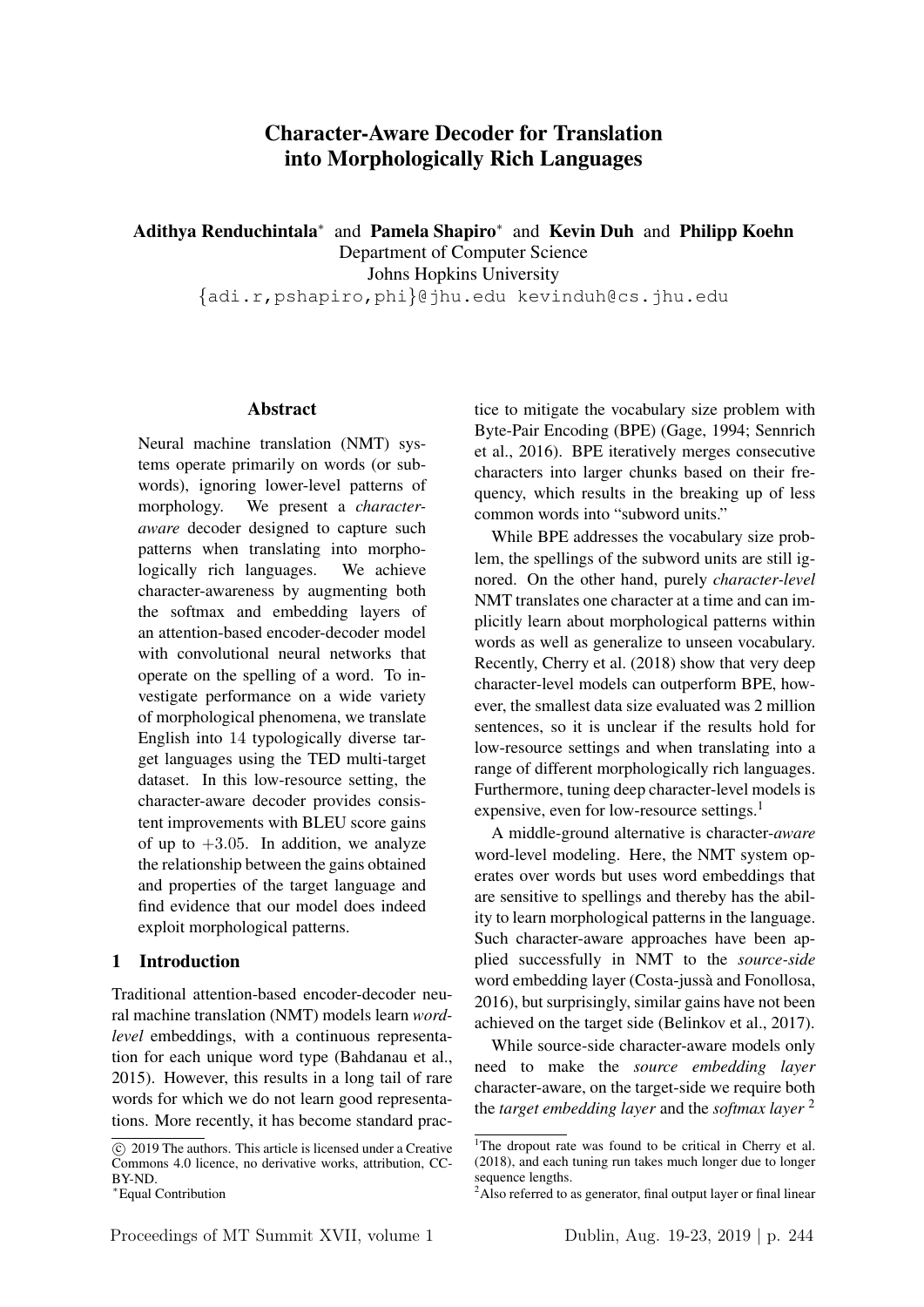to be character-aware, which presents additional challenges. We find that the trivial application of methods from Costa-jussa and Fonollosa (2016) to ` these target-side embeddings results in significant drop in performance. Instead, we propose mixing compositional and standard word embeddings via a gating function. While simple, we find it is critical to successful target-side character awareness.

It is worth noting that unlike some purely character-level methods our aim is not to generate novel words, though this method can function on top of subword methods which do so (Shapiro and Duh, 2018). Rather, the character-aware representations decrease the sparsity of embeddings for rare words or subwords, which are a problem in low-resource morphologically rich settings. We summarize our contribution as follows:

- 1. We propose a method for utilizing characteraware embeddings in an NMT decoder that can be used over word or subword sequences.
- 2. We explore how our method interacts with BPE over a range of merge operations (including word-level and purely characterlevel) and highlight that there is no "typical BPE" setting for low-resource NMT.
- 3. We evaluate our model on 14 target languages and observe consistent improvements over baselines. Furthermore, we analyze to what extent the success of our method corresponds to improved handling of target language morphology.

### 2 Related Work

NMT has benefited from character-aware word representations on the source side (Costa-jussà and Fonollosa, 2016), which follows language modeling work by Kim et al. (2016) and generate sourceside input embeddings using a CNN over the character sequence of each word. Further analysis revealed that hidden states of such character-aware models have increased knowledge of morphology (Belinkov et al., 2017). They additionally try using character-aware representations in the target side embedding layer, leaving the softmax matrix with standard word representations, and found no improvements.

Our work is also aligned with the characteraware models proposed in (Kim et al., 2016), but we additionally employ a gating mechanism between character-aware representations and standard word representations similar to language modeling work by (Miyamoto and Cho, 2016). However, our gating is a learned type-specific vector rather than a fixed hyperparameter.

There is additionally a line of work on purely character-level NMT, which generates words one character at a time (Ling et al., 2015; Chung et al., 2016; Passban et al., 2018). While initial results here were not strong, Cherry et al. (2018) revisit this with deeper architectures and sweeping dropout parameters and find that they outperform BPE across settings of the merge hyperparameter. They examine different data sizes and observe improvements in the smaller data size settings however, the smallest size is about 2 million sentence pairs. In contrast, we look at a smaller order of magnitude data size and present an alternate approach which doesn't require substantial tuning of parameters across different languages.

Finally, Byte-Pair Encoding (BPE) (Sennrich et al., 2016) has become a standard preprocessing step in NMT pipelines and provides an easy way to generate sequences with a mixture of full words and word fragments. Note that BPE splits are agnostic to any morphological pattern present in the language, for example the token  $p$ olitely in our dataset is split into pol+itely, instead of the linguistically plausible split  $\text{policy} + \text{key}.$ <sup>3</sup> Our approach can be applied to word-level sequences and sequences at any BPE merge hyperparameter greater than 0. Increasing the hyperparameter results in more words and longer subwords that can exhibit morphological patterns. Our goal is to exploit these morphological patterns and enrich the word (or subword) representations with characterawareness.

# 3 Encoder-Decoder NMT

An attention-based encoder-decoder network (Bahdanau et al., 2015; Luong et al., 2015) models the probability of a target sentence  $y$  of length  $J$ given a source sentence x as:

$$
p(\mathbf{y} \mid \mathbf{x}) = \prod_{j=1}^{J} p(y_j \mid \mathbf{y}_{0:j-1}, \mathbf{x}; \boldsymbol{\theta}) \qquad (1)
$$

where  $\theta$  represents all the parameters of the network. At each time-step the  $j'$ th output token is

projection.

 $3$ We observe this split when merge parameter was 15k.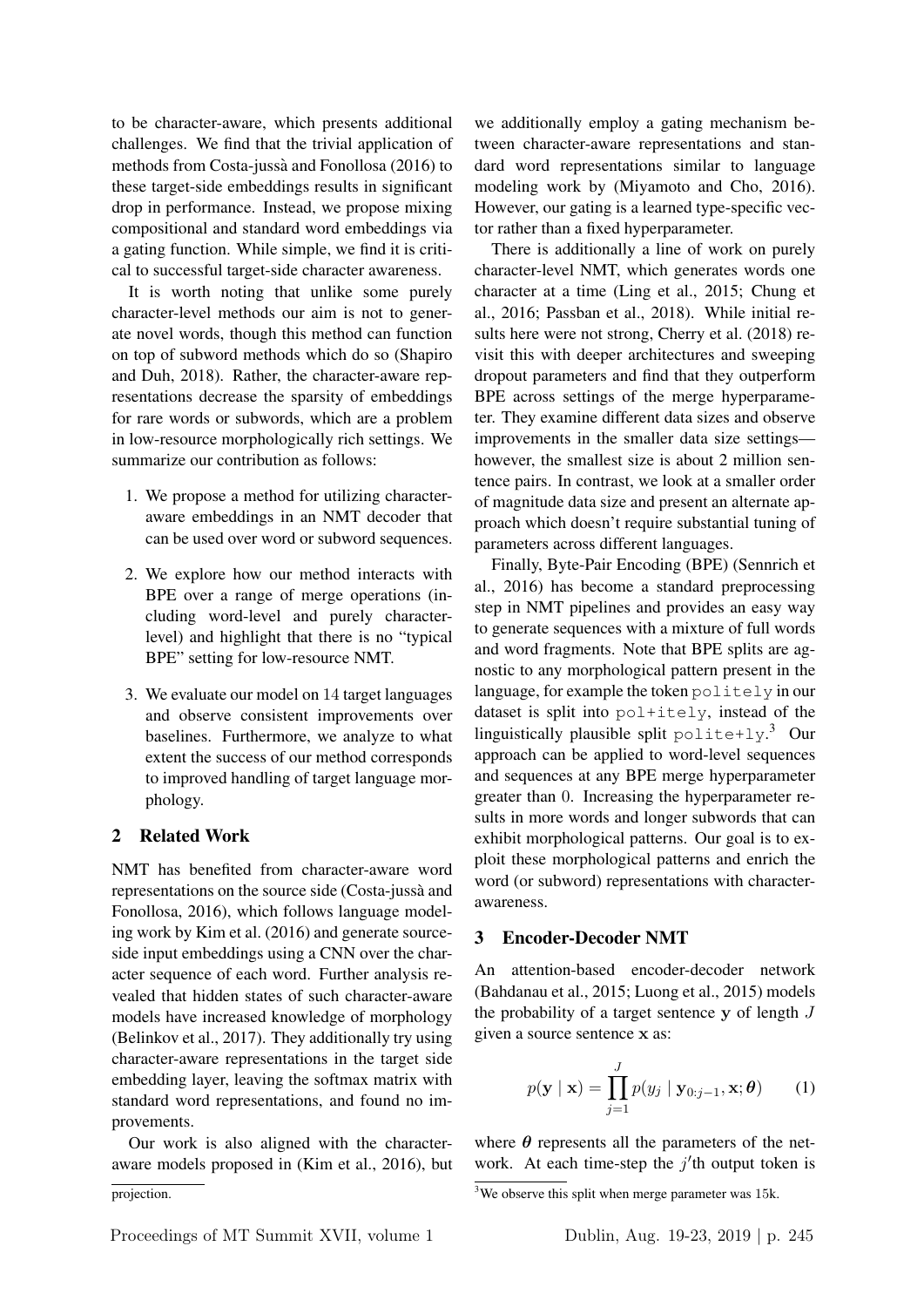generated by:

$$
p(y_j | \mathbf{y}_{0:j-1}, \mathbf{x}) = \text{softmax}(\mathbf{W_o s}_j)
$$
 (2)

where  $s_j \in \mathbb{R}^{D \times 1}$  is the decoder hidden state at time j and  $\mathbf{W_o} \in \mathbb{R}^{|\mathcal{V}| \times D}$  is the weight matrix of the softmax layer, which provides a continuous representation for target words.  $s_i$  is computed using the following recurrence:

$$
\mathbf{s}_j = \tanh(\mathbf{W_c} [\mathbf{c}_j; \tilde{\mathbf{s}}_j]) \tag{3}
$$

$$
\tilde{\mathbf{s}}_j = f([\mathbf{s}_{j-1}; \mathbf{w_s}^{y_{j-1}}; \tilde{\mathbf{s}}_{j-1}])
$$
(4)

where f is an LSTM cell.<sup>4</sup>  $W_s \in \mathbb{R}^{|\mathcal{V}| \times E}$  is the target-side embedding matrix, which provides continuous representations for the previous target word when used as input to the RNN. Here,  $\mathbf{w_s}^{y_{j-1}} \in \mathbb{R}^{1 \times E}$  is a row vector from the embedding matrix  $\mathbf{W}_s$  corresponding to the value of  $y_{j-1}$ . V is the target vocabulary set, D is the is the RNN size and  $E$  is embedding size. Often these matrices  $\mathbf{W}_o$  and  $\mathbf{W}_s$  are tied.

The context vector  $c_i$  is obtained by taking a weighted average over the concatenation of a bidirectional RNN encoder's hidden states.

$$
\mathbf{c}_j = \sum_{i=1}^I \alpha_i, \mathbf{h}_i
$$
 (5)

$$
\alpha_i = \frac{\exp\left(\tilde{\mathbf{s}}_j^{\top} \mathbf{W}_\mathbf{a} \mathbf{h}_i\right)}{\sum_l \exp\left(\tilde{\mathbf{s}}_j^{\top} \mathbf{W}_\mathbf{a} \mathbf{h}_l\right)}\tag{6}
$$

The attention matrix  $\mathbf{W}_a \in \mathbb{R}^{D \times H}$  is learned jointly with the model, multiplying with the previous decoder state and bidirectional encoder state  $\mathbf{h}_i \in \mathbb{R}^{H \times 1}$ , normalized over encoder hidden states via the softmax operation.

#### 4 Character-Aware Extension

In this section we detail the incorporation of character-awareness into the two decoder embedding matrices  $W_0$  and  $W_s$ . To begin, we consider an example target side word (or subword in the case of preprocessing with BPE), cat. In both  $W_0$  and  $W_s$ , there exist row vectors,  $w_0$ <sup>cat</sup> and  $\mathbf{w_s}^{\text{cat}}$  that contain the continuous vector representation for the word cat. In a traditional NMT system, these vectors are learned as the entire network tries to maximize the objective in Equation 1. The objective does not require the vectors  $w_0$ <sup>cat</sup>



Figure 1: Different approaches to generating embeddings. (a) standard word embedding that treats words as a single symbol. (b) CNN-based composition function. We use multiple CNNs with different kernel sizes over the character embeddings. The resulting hidden states are combined into a single word embedding via max pooling. Note that (b) shows only 2 convolution filters for clarity, in practice we use 4.

and  $w_s^{\text{cat}}$  to model any aspect of the spelling of the word. Figure 1a illustrates a simple noncompositional word embedding.

At a high level, we can view our notion of character-awareness as a composition function comp( $\cdot$ ;  $\omega$ ), parameterized by  $\omega$ , that takes the character sequence that makes up a word (i.e. its spelling) as input and then produces a continuous vector representation:

$$
\mathbf{w}_{\text{comp}}^{\text{cat}} = \text{comp}(\langle s \rangle, \text{c}, \text{a}, \text{t}, \langle /s \rangle; \boldsymbol{\omega}) \qquad (7)
$$

 $\omega$  is learned jointly with the overall objective. Special characters  $\langle s \rangle$  and  $\langle s \rangle$  denote the beginning and end of sequence respectively.

Figure 1b illustrates our compositional approach to generating embeddings (Kim et al., 2016). First, a character-embedding layer converts the spelling of a word into a sequence of character embeddings. Next, we apply 4 convolution operations, with kernel sizes 3, 4, 5 and 6, over the character sequence and the resulting output matrix is max-pooled. We set the output channel size of each convolution to 1  $\frac{1}{4}$  of the final desired embedding size. The maxpooled vector from each convolution is concatenated to create the composed word representation. Finally, we add highway layers to obtain the final embeddings.

#### 4.1 Composed & Standard Gating

The composition is applied to every type in the vocabulary and thus generates a complete embedding matrix (and softmax matrix). In doing so, we assume that *every* word in the vocabulary has a vector representation that can be composed from its spelling sequence. This is a strong assumption as many words, in particular high frequency words, are not normally compositional, e.g. the substring

<sup>&</sup>lt;sup>4</sup>Note that our notation diverges from Luong et al. (2015) so that  $s_i$  refers to the state used to make the final predictions.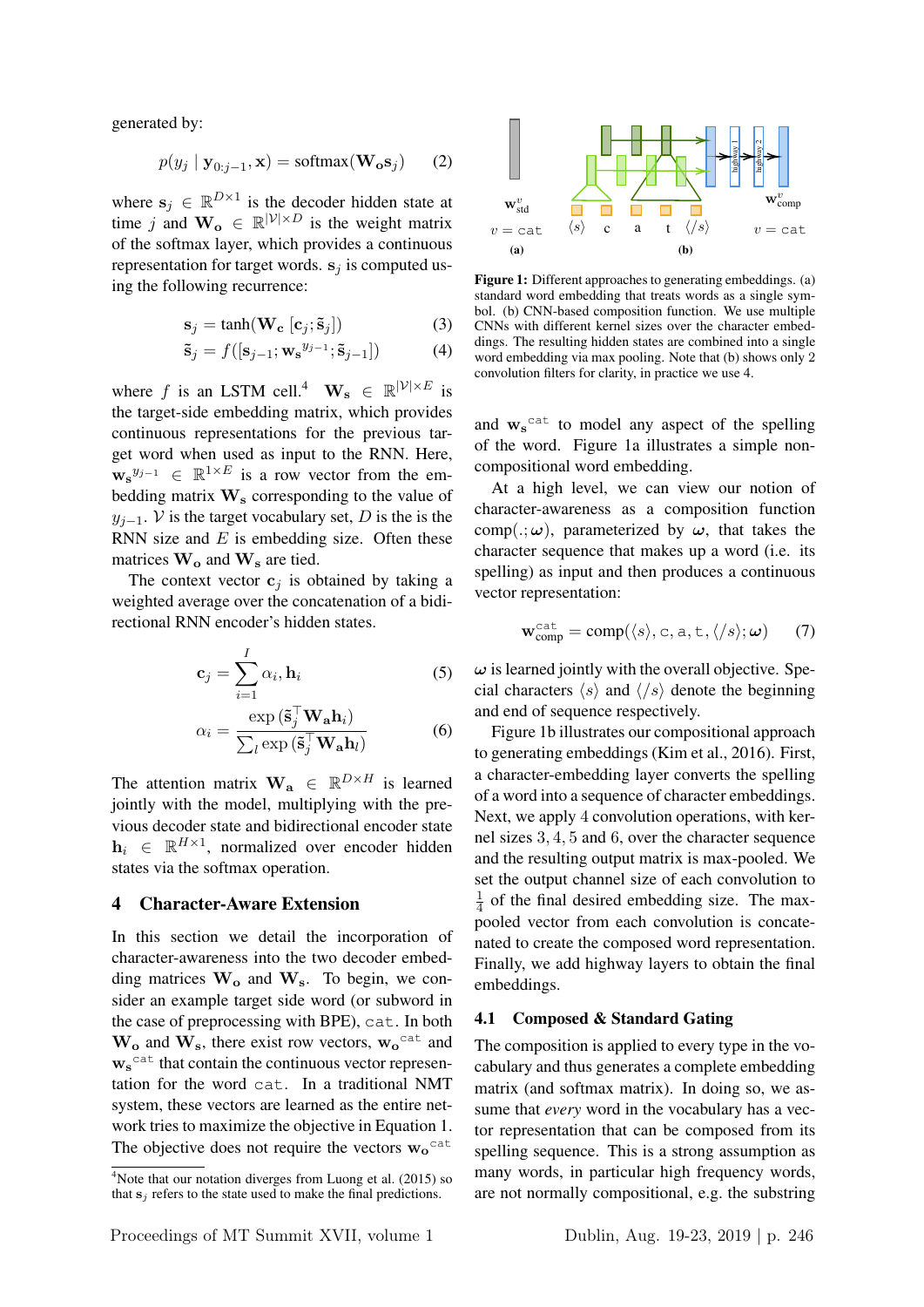ing in thing is not compositional in the way that it is in running. Thus, we mix the compositional and standard embedding vectors. We expect standard embeddings to better represent the meaning of certain words, such has function words and other high-frequency words. For each word  $v$  in the vocabulary we also learn a gating vector  $\mathbf{g}^v \in [0,1]^{1 \times D}.$ 

$$
\mathbf{g}^v = \sigma(\mathbf{w}_{\text{gate}}^v) \tag{8}
$$

Where,  $\sigma$  is a sigmoid operation and type-specific parameters  $\mathbf{w}_{gate}^{v}$  are jointly learned along with all the other parameters of the composition function. These parameters are regularized to remain close to  $\overline{0}$  using dropout. <sup>5</sup> Our final mixed word representation for each word  $v \in V$  is given by:

$$
\mathbf{w}_{\text{mix}}^v = \mathbf{g}^v \odot \mathbf{w}_{\text{std}}^v + (\mathbf{1} \cdot - \mathbf{g}^v) \odot \mathbf{w}_{\text{comp}}^v \qquad (9)
$$

Where  $\mathbf{w}_{\text{mix}}^v$  is the final word embedding,  $\mathbf{w}_{\text{std}}^v$  is the standard word embedding,  $w_{\text{comp}}^v$  is the embedding by the composition function and  $g^v$  is the type-specific gating vector for the  $v$ 'th word. The weight matrix is obtained by stacking the word vectors for each word  $v \in V$ . The same representation is used for the target embedding layer and the softmax layer i.e. we set  $w_0^{\text{cat}} = w_s^{\text{cat}} =$  $w_{mix}^{cat}$ , when  $v = cat$ . Thus, tying the composition function parameters for the softmax weight matrix and the target-side embedding matrix.

Experiments comparing the standard embedding model and the compositional embedding model with and without gating are summarized in Table 1. Row "C" shows the performance of naively using the composition function (which works in the source-side) on the target-side. We observe a catastrophic drop in BLEU  $(-14.62)$ compared to a standard NMT encoder-decoder. The Character-aware gated model(CG), however, outperforms the baseline by 0.91 BLEU points suggesting that the CNN composition function and standard embeddings work in a complementary fashion.

#### 4.2 Large Vocabulary Approximation

In Equation 2 of the general NMT framework, the softmax operation generates a distribution over the output vocabulary. Our character-aware model requires a much larger computation graph as we apply convolutions (and highway layers) over the

| <b>Composition Method</b>        | <b>BLEU</b> |
|----------------------------------|-------------|
| Std. (no composition)            | 26.84       |
| (without gating)<br>$\mathbf{C}$ | 12.22       |
| CG (target embedding only)       | 26.61       |
| CG (softmax embedding only)      | 27.16       |
| CG (both)                        | 27.75       |

Table 1: Experiments to determine the effectiveness of composition based embeddings and gated embeddings. We used en-de language pair from the TED multi-target dataset. Std. is our baseline with standard word embeddings, model C is the composition only model and CG combines the characteraware (composed) embedding and standard embedding via a gating function.

spellings (character embeddings) of entire target vocabulary, placing a limitation on the target vocabulary size for our model. Which is problematic for word-level modeling (without BPE).

To make our character-aware model accommodate large target vocabulary sizes, we incorporate an approximation mechanism based on (Jean et al., 2015). Instead of computing the softmax over the entire vocabulary, we uniformly sample 20k vocabulary types and the vocabulary types that are present in the training batch.

During decoding, we compute the forward pass  $W_0s_i$  in Equation 2 in several splits of the target vocabulary. As no backward pass is required we clear the memory (i.e. delete the computation graph) after each split is computed.

### 5 Experiments

We evaluate our character aware model on 14 different languages in a low-resource setting. Additionally, we sweep over several BPE merge hyperparameter settings from character-level to fully word-level for both our model and the baseline and find consistent gains in the character-aware model over the baseline. These gains are stable across all BPE merge hyperparameters all the way up to word-level where they are the highest.

#### 5.1 Datasets

We use a collection of TED talk transcripts (Duh, 2018; Cettolo et al., 2012). This dataset has languages with a variety of morphological typologies, which allows us to observe how the success of our character-aware decoder relates to morphological complexity. We keep the source language fixed as English and translate into 14 different languages, since our focus is on the decoder. The training sets for each vary from 74k sentences pairs for

<sup>&</sup>lt;sup>5</sup>However, in practice we found that this regularization did not affect performance noticeably in this setting.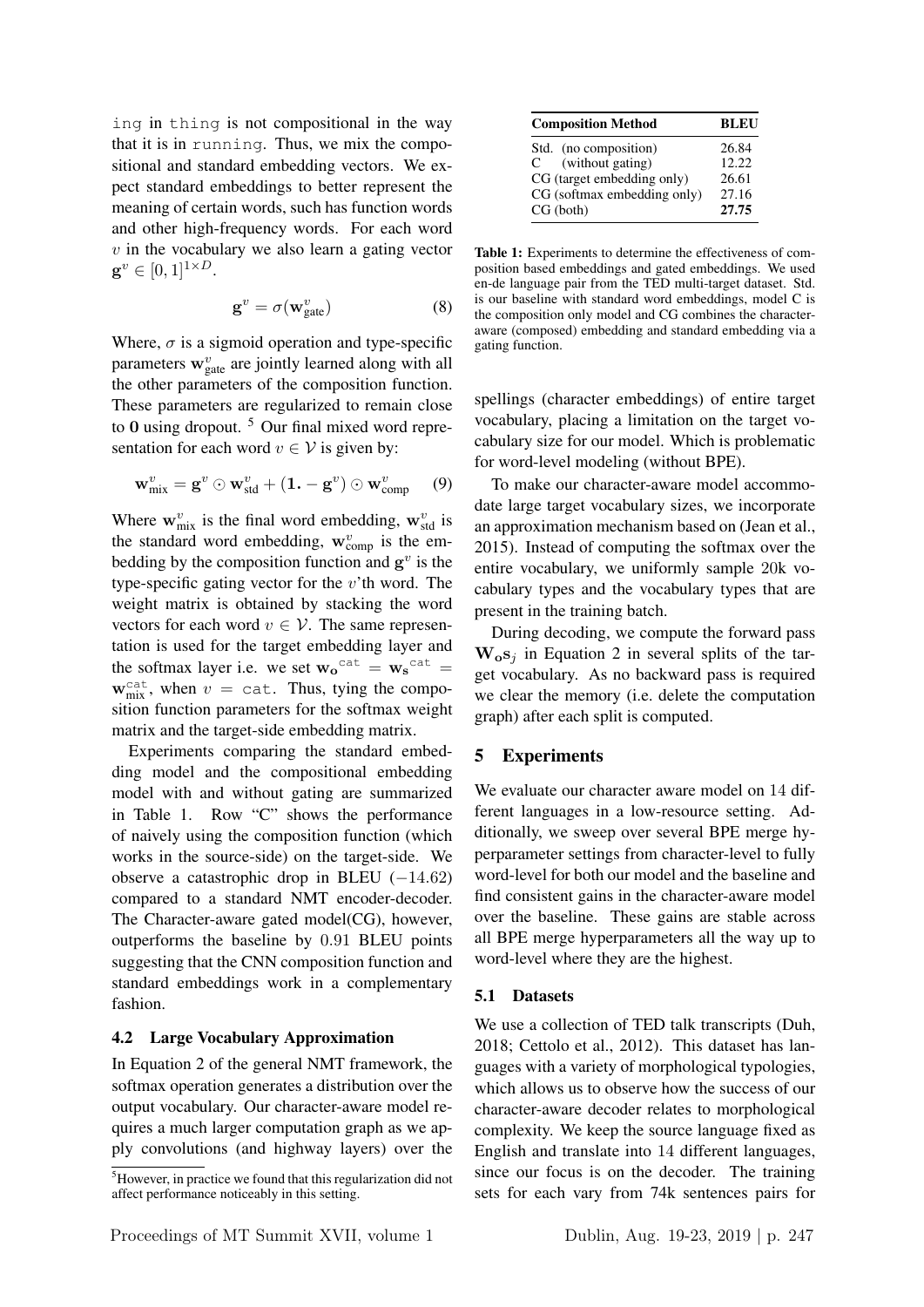| Language               | <b>BPE Sweep</b>      |                      |         | @ 30k BPE  |             | @ Word-level |            |             |         |
|------------------------|-----------------------|----------------------|---------|------------|-------------|--------------|------------|-------------|---------|
|                        | <b>Std</b> (Best BPE) | <b>CG</b> (Best BPE) | Δ       | <b>Std</b> | $_{\rm CG}$ | Δ            | <b>Std</b> | $_{\rm CG}$ | Δ       |
| $\mathbf{c}\mathbf{s}$ | 20.57(7.5k)           | 21.41 (7.5k)         | $+0.84$ | 18.73      | 21.28       | $+2.55$      | 18.44      | 21.49       | $+3.05$ |
| uk                     | 15.79(7.5k)           | 16.60(30k)           | $+0.81$ | 14.27      | 16.60       | $+2.33$      | 12.94      | 15.30       | $+2.36$ |
| pl                     | 16.76(15k)            | 18.00(30k)           | $+1.24$ | 15.98      | 18.00       | $+2.02$      | 15.49      | 17.20       | $+1.71$ |
| tr                     | 15.11(7.5k)           | 15.83(30k)           | $+0.72$ | 13.82      | 15.83       | $+2.01$      | 12.58      | 14.75       | $+2.17$ |
| hu                     | 16.61(3.2k)           | 17.23(15k)           | $+0.62$ | 15.45      | 17.21       | $+1.76$      | 14.18      | 16.52       | $+2.34$ |
| he                     | 23.36(3.2k)           | 23.86 (30k)          | $+0.50$ | 22.47      | 23.86       | $+1.39$      | 21.26      | 23.01       | $+1.75$ |
| pt                     | 37.85 (15k)           | 38.35 (30k)          | $+0.50$ | 37.05      | 38.35       | $+1.30$      | 37.13      | 38.36       | $+1.23$ |
| ar                     | 16.22(7.5k)           | 16.28(30k)           | $+0.06$ | 15.05      | 16.28       | $+1.23$      | 14.45      | 16.05       | $+1.60$ |
| de                     | 27.37 (7.5k)          | 28.12 (30k)          | $+0.75$ | 26.94      | 28.12       | $+1.21$      | 26.84      | 27.75       | $+0.91$ |
| ro                     | 24.02(3.2k)           | 24.20 (15k)          | $+0.18$ | 22.88      | 24.00       | $+1.12$      | 22.39      | 23.27       | $+0.88$ |
| bg                     | 31.63(7.5k)           | 32.20(15k)           | $+0.57$ | 30.92      | 31.90       | $+0.98$      | 30.18      | 31.43       | $+1.25$ |
| $_{\rm fr}$            | 35.97 (1.6k)          | 36.17(7.5k)          | $+0.20$ | 35.31      | 35.92       | $+0.61$      | 35.28      | 36.01       | $+0.73$ |
| fa                     | 12.94(30k)            | 13.52(30k)           | $+0.58$ | 12.94      | 13.52       | $+0.58$      | 12.85      | 12.79       | $-0.06$ |
| ru                     | 19.28 (30k)           | 19.61 (30k)          | $+0.33$ | 19.28      | 19.61       | $+0.33$      | 17.60      | 19.04       | $+1.44$ |

Table 2: Best BLEU scores swept over 6 different BPE merge setting (1.6k, 3.2k, 7.5k, 15k, 30k, 60k), and at a standard setting of 30k. We notice a consistent improvement across languages and settings of the merge operation parameter.

Ukrainian to around 174k sentences pairs for Russian (provided in Appendix A), but the validation and test sets are "multi-way parallel", meaning the English sentences (the source side in our experiments) are the same across all 14 languages, and are about 2k sentences each. We filter out training pairs where the source sentence was longer that 50 tokens (before applying BPE). For word-level results, we used a vocabulary size of 100k (keeping the most frequent types) and replaced rare words by an <UNK> token.

#### 5.2 NMT Setup

We work with OpenNMT-py (Klein et al., 2017), and modify the target-side embedding layer and softmax layer to use our proposed character-aware composition function. A 2 layer encoder and decoder, with 1000 recurrent units were used in all experiments The embeddings sizes were made to match the RNN recurrent size. We set the character embedding size to 50 and use four CNNs with kernel widths 3, 4, 5 and 6. The four CNN outputs are concatenated into a compositional embeddings and gated with a standard word embedding. The same composition function (with shared parameters) was used for the target embedding layer and the softmax layer.

We optimize the NMT objective (Equation 1) using  $SGD<sup>6</sup>$  An initial learning rate of 1.0 was used for the first 8 epochs and then decayed with a decay rate of 0.5 until the learning rate reached a minimum threshold of 0.001. We use a batch size

| Lang                   | Char-<br><b>Shallow</b> | Char-<br>Deep | $_{\rm CG}$<br>(30k BPE) | Л       |
|------------------------|-------------------------|---------------|--------------------------|---------|
| uk                     | 4.77                    | 13.34         | 16.60                    | $+3.26$ |
| $\mathbf{c}\mathbf{s}$ | 11.16                   | 18.45         | 21.28                    | $+2.83$ |
| de                     | 23.89                   | 25.93         | 28.12                    | $+2.19$ |
| bg                     | 26.40                   | 29.81         | 31.90                    | $+2.09$ |
| tr                     | 5.29                    | 13.94         | 15.83                    | $+1.89$ |
| pl                     | 10.65                   | 16.31         | 18.00                    | $+1.69$ |
| ru                     | 14.63                   | 18.01         | 19.61                    | $+1.60$ |
| ro                     | 21.58                   | 22.45         | 24.00                    | $+1.55$ |
| pt                     | 35.00                   | 37.06         | 38.35                    | $+1.29$ |
| hu                     | 2.51                    | 16.02         | 17.21                    | $+1.19$ |
| fr                     | 32.71                   | 34.76         | 35.92                    | $+1.16$ |
| fа                     | 7.44                    | 12.73         | 13.52                    | $+0.79$ |
| ar                     | 3.58                    | 15.89         | 16.28                    | $+0.39$ |
| he                     | 22.28                   | 23.87         | 23.86                    | $-0.01$ |

Table 3: BLEU scores (lowercased) comparing characterlevel models against CG when used on 30k BPE sequences. We show that without sweeping BPE, CG generally outperforms purely character-level methods, even when the purely character-level networks are deepened as was shown to help in Cherry et al. (2018).

of 80 for our main experiments. At the end of each epoch we checkpoint and evaluate our model on a validation datset and used validation accuracy as our model selection criteria for test time. During decoding, a beam size of 5 was chosen for all the experiments.

### 5.3 Results

We provide case insensitive BLEU scores for our main experiments, comparing our character-aware model (CG) against a baseline model that uses only standard word (and subword) embeddings. We divide the results of our model's performance into three parts: (i) over a sweep of BPE merge operations, including a commonly used setting of 30k merge operations (ii) with word-level source and

<sup>6</sup> SGD outperformed both Adam and Adadelta. Others have found similar trends, see Bahar et al. (2017) and Maruf and Haffari (2018).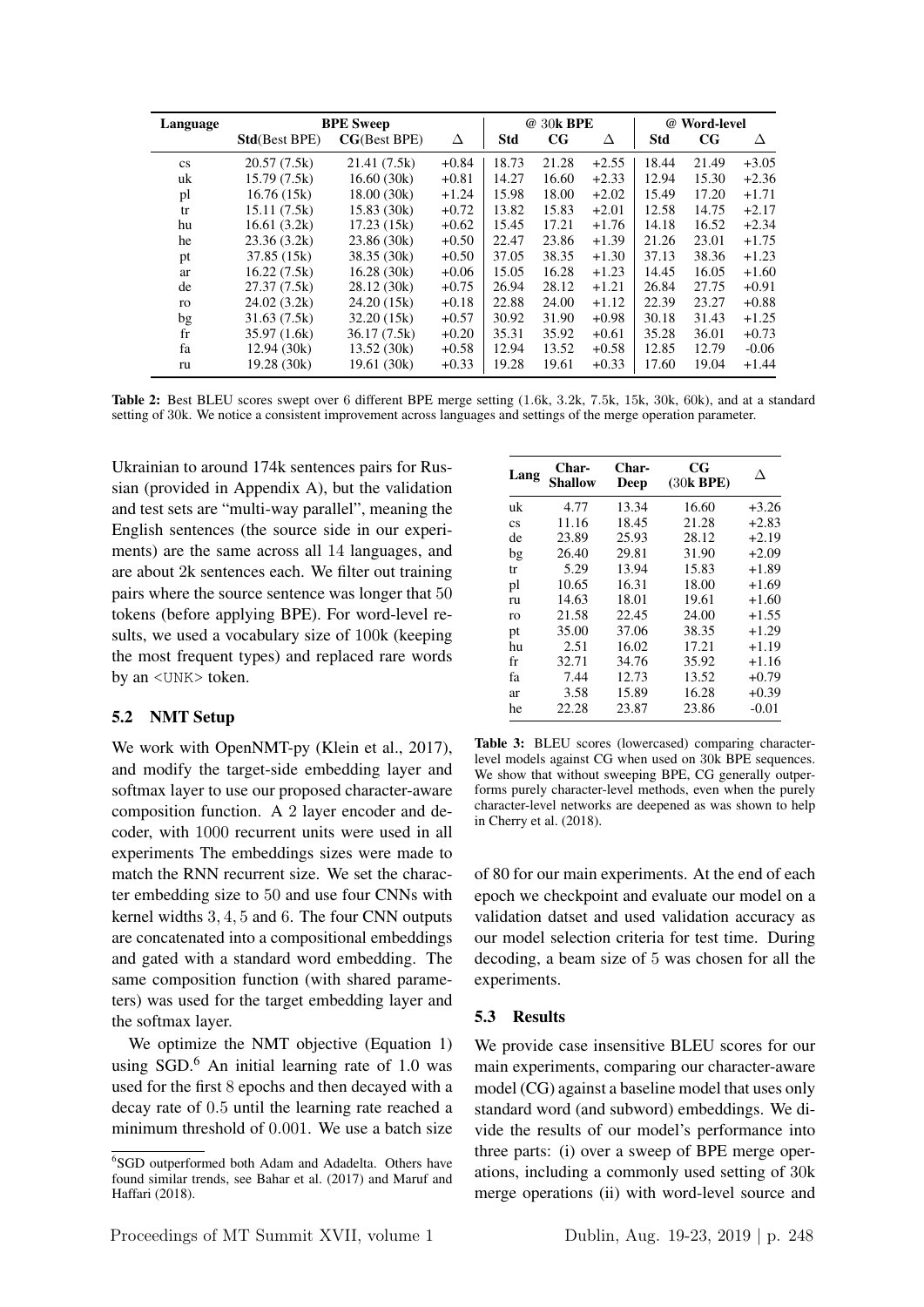target sequences and finally, (iii) against a purely character-level model.

# 5.3.1 BPE Results

Part 1 of Table 2 compares the best BLEU score obtained by the baseline model, after performing a BPE sweep from 1.6k to 60k, to the best BLEU obtained by CG after sweeping over the same BPE range. While our study focuses on the target side, BPE (with the same number of merge operations) was applied to both source and target for our experiments. We find that after this sweep, CG outperforms the baseline in all 14 languages. The exhaustive table of results for these experiments is presented in Appendix A.

#### No Typical BPE Setting

Additionally, we see that the BPE setting that achieves best BLEU in the baseline model varies considerably from 1.6k to 30k depending on the target language, indicating that *there is no "typical" BPE for low-resource settings*. In the CG model, however, performance was usually best at 30k. Part 2 of Table 2 compares the baseline and CG at BPE of 30k where CG performs optimally.

We find that our CG model consistently outperforms the baseline for almost all BPE merge hyperparameters across all 14 languages. Figure 2 shows the gains observed by the CG model as we sweep over BPE merge operations. While the baseline model does slightly better than CG at small BPE settings for a few languages (all points below the 0 value), a majority of the points show positive gains.

### 5.3.2 Word-Level Results

In Part 3 of Table 2 we show results with our approximation for word level. While our best results are generally with BPE, we note that we get the biggest relative gains using our method at the word level, which we expect is due to always having the whole word to learn character patterns over. For the CG model, in 60k BPE and word-level settings we used the large vocabulary approximation discussed in Section 4.2.

### 5.3.3 Character-Level Results

Finally, in Table 3, we compare two characterlevel models against our CG model at 30k BPE. The shallow character-level model used 2 encoder and decoder layers with 1000 recurrent units, while the deep model used 6 encoder and decoder



Figure 2: Plot of the difference between the BLEU scores from CG model and baseline model at various BPE settings for each of the 14 languages (shown in color, with language identifier). The bold black line shows the average difference across the languages for each BPE setting.

| <b>Features</b>    |      | Corpus-<br>dependent | Corpus-<br>independent |      |      |
|--------------------|------|----------------------|------------------------|------|------|
|                    | TТ   |                      | н                      | UТ   | UTC  |
| <b>Correlation</b> | 0.04 | 0.59                 | 0.67                   | 0.80 | 0.49 |

Table 4: The Pearsons correlation between the features and the relative gain in BLEU obtained by the CG model. See Section 6 for details regarding features.

layers with  $512$  recurrent units  $\cdot$ <sup>7</sup> Furthermore, the improved results from the deep model were only attainable using the Fairseq toolkit with Noam optimization and 100 warmup steps (Gehring et al., 2017). As Table 3 shows, our CG model with 30k BPE compares favorably to even deep characterlevel models for this low-resource setting.

### 6 Analysis

We are interested in understanding whether our character-aware model is exploiting morphological patterns in the target language. We investigate this by inspecting the relationship between a set of hand-picked features and improvements obtained by our model over the baseline at wordlevel inputs. These features fall into two categories, *corpus-dependent* and *corpus-independent*. We following Bentz et al. (2016), and extract features known to correlate with human judgments of morphological complexity. The following corpusdependent features were used:

<sup>&</sup>lt;sup>7</sup> Increasing the recurrent size for deep models resulted in significant drop in BLEU scores. We set the dropout rate to 0.1.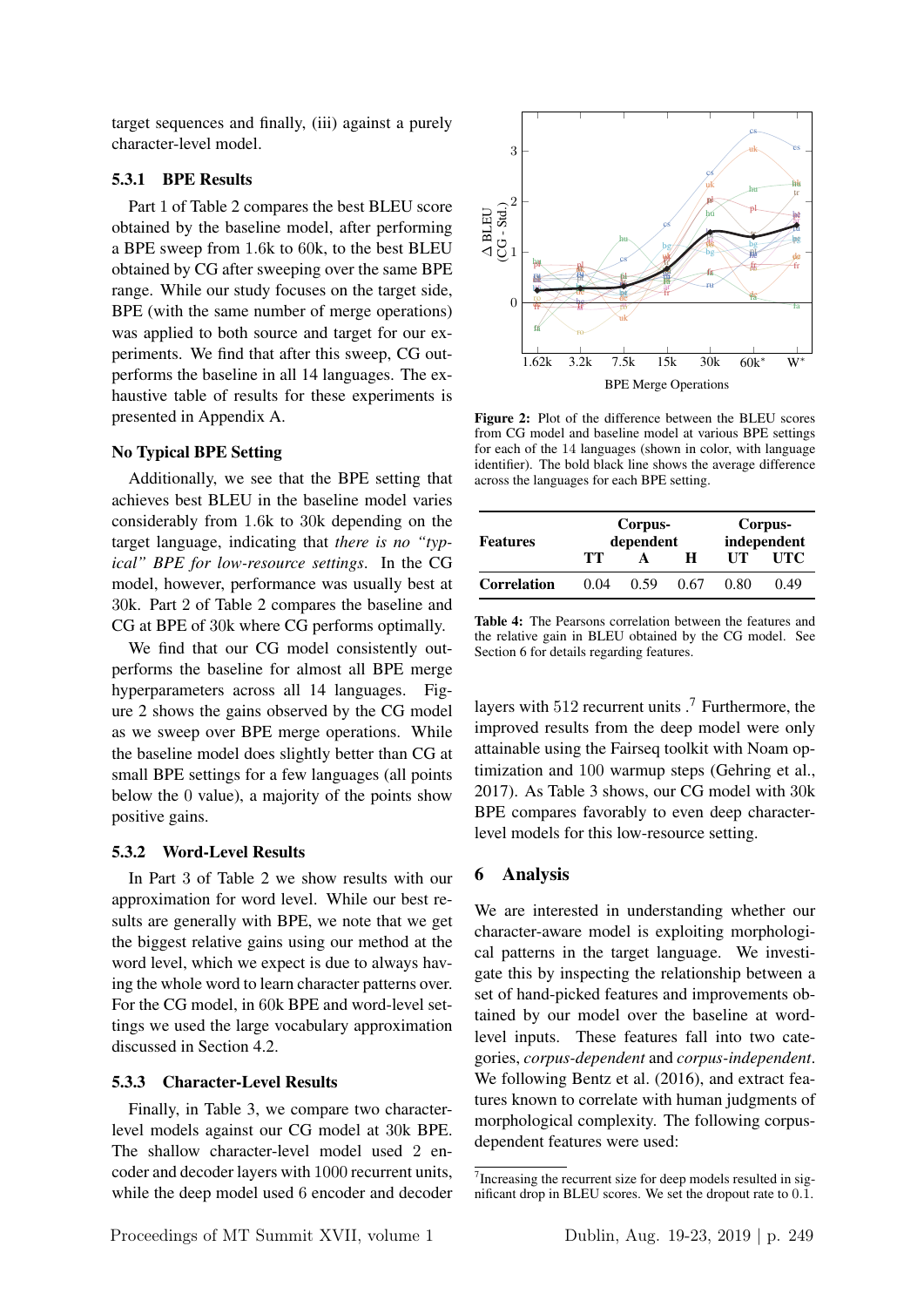- (i) Type-Token Ratio (TT): the ratio of the number of word types to the total number of word tokens in the target side. We note that a large corpus tends to have a smaller type-token ratio compared to small corpus.
- (ii) Word-Alignment Score (A): computed as  $A = \frac{|\text{many-to-one}| - |\text{one-to-many}|}{|\text{all-aliaments}|}$ |all-alignments| . One-toone, one-to-many and many-to-one alignment types are illustrated in Figure 3.<sup>8</sup> We intuit that a morphologically poor source language (like English) paired with a richer target language should exhibit more many-toone alignments—a single word in the target will contain more information (via morphological phenomena) that can only be translated using multiple words in the source.
- (iii) Word-Level Entropy (H): computed as  $H =$  $\sum_{v \in \mathcal{V}} p(v) \log p(v)$  where v is a word type. This metric reflects the average information content of the words in a corpus. Languages with more dependence on having a large number of word types rather than word order or phrase structure will score higher.



**Figure 3:** Example of one-to-many  $(s_0 \text{ to } t_0, t_1)$ , one-to-one  $(s_1$  to  $t_2$ ) and many-to-one  $(s_2, s_3, s_4$  to  $t_3$ ) alignments. For this example  $A = (3 - 2)/6$ .

For the corpus-independent features we used a morphological annotation corpus called Uni-Morph (Sylak-Glassman et al., 2015). The Uni-Morph corpus contains a large list of inflected words (in several languages) along with the word's lemma and a set of morphological tags. For example, the French UniMorph corpus contains the word marchai (walked), which is associated with its lemma, marcher and a set of morphological tags  $\{V, IND, PST, 1, SG, PFV\}$ . There are 19 such tags in the French UniMorph corpus. A morphologically richer language like Hungarian, for example, has 36 distinct tags. We used the number of distinct tags (UT) and the number of different tag combinations (UTC) that appear in the UniMorph corpus for each language. Note that we do not filter out words (and its associated tags) from the UniMorph corpus that are absent in our parallel data. This ensures that the UT and UTC features are completely corpus independent.

The Pearson's correlation between these handpicked features and relative gain observed by our model is shown in Table 4. For this analysis we used the relative gain obtained from the wordlevel experiments. Concretely, the relative gain for Czech was computed as  $\frac{21.49 - 18.44}{18.44}$  We see a strong correlation between the corpus-independent feature (UT) and our model's gain. Alignment score and Word Entropy are also moderately correlated. Surprisingly, we see no correlation to typetoken ratio.

As the correlation analysis only examines the relation between BLEU gains and an *individual* feature, we further analyzed how the features *jointly* relate to BLEU gains. We fitted a linear regression model, setting the relative gains as the predicted variable  $y$  and the feature values as the input variables x, with the goal of studying the linear regression weights  $\phi$ .<sup>9</sup> We used feature-augmented domain adaptation where we consider each language as a domain (Daume III, 2007), allowing ´ the model to find a set of "general" weights as well language-specific weights that best fit the data (Equation 11). The general feature weights can be interpreted as being indicative of the overall trends in the dataset across all the languages, while the language-specific weights indicate language deviation from the overall trend.

$$
\mathcal{L}(\phi) = \sum_{i \in \mathcal{I}} |y_i - \tilde{y}_i|^2 - \lambda |\phi|^2 \qquad (10)
$$

$$
\tilde{y}_i = \boldsymbol{\phi}_{\text{ALL}}^T \mathbf{x}_i + \boldsymbol{\phi}_i^T \mathbf{x}_i \tag{11}
$$

Where, y is the true relative gain in BLEU,  $\tilde{y}$  is the predicted gain, x is a vector of input feature values,  $\phi_{ALL}$  and  $\phi_i$  are the general and language-specific weights, and  $i$  indexes into the set of languages in our analysis. We set  $\lambda$  to 0.05.

The matrix of learned weights  $\phi$  is visualized in Figure 4. The first row of weights correspond to the "general" weights that are used for all the languages, followed by language-specific weights sorted by relative gain.

While the general weights align with the correlation results (Table 4), this analysis also shows that the UTC weight for Czech and Turkish are

<sup>&</sup>lt;sup>8</sup>We use FastAlign (Dyer et al., 2013) for word alignments with the grow-diag-final-and heuristic from (Och and Ney, 2003) for symmetrization.

<sup>&</sup>lt;sup>9</sup>The input features were min-max normalized for the regression analysis.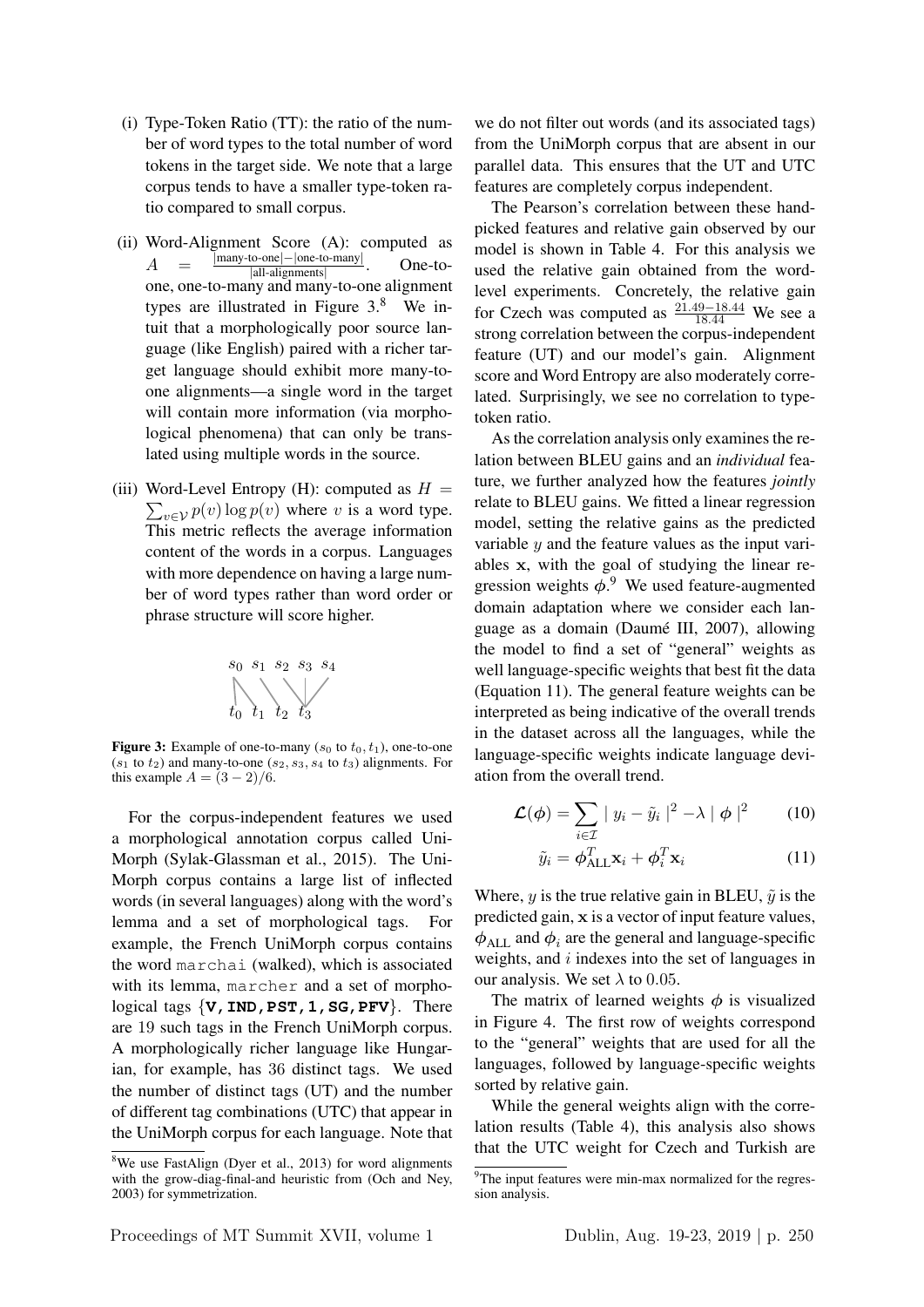| <b>ALL</b> | 0.010    | 0.025    | 0.023    | 0.029    | 0.013    | 0.03    |
|------------|----------|----------|----------|----------|----------|---------|
| cs         | 0.005    | 0.027    | 0.017    | 0.020    | 0.021    |         |
| $uk -$     | 0.031    | 0.021    | 0.014    | 0.012    | 0.005    |         |
| hu -       | 0.003    | 0.025    | 0.020    | 0.028    | 0.004    | 0.02    |
| tr         | 0.001    | 0.018    | 0.016    | 0.020    | 0.029    |         |
| he         | $-0.002$ | 0.002    | 0.004    | $-0.006$ | $-0.002$ | 0.01    |
| pl         | $-0.001$ | 0.012    | 0.016    | 0.012    | $-0.001$ |         |
| ar         | 0.003    | 0.003    | 0.005    | $-0.000$ | $-0.000$ |         |
| ru         | 0.006    | 0.000    | 0.008    | $-0.001$ | $-0.006$ | 0.00    |
| bg         | $-0.006$ | $-0.004$ | $-0.004$ | $-0.009$ | $-0.004$ |         |
| pt         | $-0.005$ | 0.006    | 0.001    | 0.007    | 0.005    |         |
| de         | $-0.004$ | 0.005    | $-0.001$ | 0.006    | 0.005    | $-0.01$ |
| ro         | 0.001    | $-0.002$ | $-0.009$ | $-0.007$ | 0.002    |         |
| fr         | $-0.006$ | $-0.006$ | $-0.002$ | $-0.003$ | 0.003    |         |
| fa         | $-0.023$ | 0.001    | $-0.015$ | 0.004    | $-0.005$ | $-0.02$ |
|            | π        | А        | Н        | UT       | UTC      |         |

Figure 4: Feature weights of the feature-augmented language adapted linear regression model. The first row represents the "general" set of weights used for all of the languages. Each row below are the language-adapted weights that only "fire" for that specific language.

much larger than any of the other languages' and indeed we can verify that these languages have 194 and 300 different tag combinations while the average tag combinations is  $\approx 110$ .

From the corpus-dependent features, word alignment score strongly predicts the gain in BLEU scores. For Czech, Ukrainian, Turkish, Hungarian, and Polish we see additional weight placed on this feature. A similar trend can be seen for the word-entropy feature. While type-token ratio does not exhibit a strong overall trend, we see that Ukrainian and Farsi are outliers.

Our correlation and regression analysis strongly suggest that CG character-aware modeling helps the most when the target language has inherent morphological complexity and that it does indeed have the ability to handle morphological patterns present in the target languages.

### 6.1 Qualitative Examples

We additionally look at specific examples of where our model is outperforming the baseline in the case of 30k BPE in En-Ar. We see a few trends, which we show examples of in Table 5. The first trend, corresponding to the first example, is that it gets names better. This might be because Arabic is not written in the Latin alphabet, and the spellingaware model may be able to transliterate better.

Another trend is that CG gets the endings of rare words correct, in particular when the BPE segmentation is *not* according to morpheme boundaries. The second example illustrates this, where the word for "Mexican" appears in the training data broken up by BPE with various morphological endings, all of which are spelled beginning

| Src        | here he is : leonardo <b>da vinci</b> .              |
|------------|------------------------------------------------------|
| Ref        | h*A hw – lywnArdw <b>dA fyn\$v</b> .                 |
| Std        | hnA hw : lywnArdw $dA$ $dA$ .                        |
| CG         | hnA hw : lywnArdw $dA f$ y+n\$y.                     |
| <b>Src</b> | i 'm the <b>mexican</b> in the family.               |
| Ref        | AnA <b>Almksyky</b> fy AlEA $\{$ lp.                 |
| Std        | AnA $mksy+Any$ fy AlEA $\{p$ .                       |
| CG         | AnA $Almksy+ky$ fy $AlEA$ $lp$ .                     |
| <b>Src</b> | there was going to be a national <b>referendum</b> . |
| Ref        | wtm AlAEdAd lAHrA' AstftA' \$Eby.                    |
| Std        | sykwn hnAk <b>f+tA'</b> wTny.                        |
| CG         | sykwn hnAk Ast+f+tA' wTny.                           |
| <b>Src</b> | there are ordinary heroes.                           |
| Ref        | fhnAk <b>AbTAl</b> TbyEywn.                          |
| Std        | hnAk <b>ASdqA'</b> EAdy.                             |
| CG         | hnAk AbTAI EAdyyn.                                   |

Table 5: Examples from En-Ar, transliterated with the Buckwalter schema. We show the version of our model and the English using '+' to denote where BPE splits words up, while BPE has not been applied to the target reference.

with "ky" in the second subword. The morpheme boundaries here would be "Al+mksyk+y." Note that CG also gets the definite article "Al" correct while the baseline does not.

Finally, we see a pattern where our model does better for words which are rare and appear both with and without the definite article "Al." Our third example in Table 5 illustrates this with an infrequent word, the word for "referendum", which gets broken up into subwords. In particular, the first subword sometimes has an "Al" attached in the training data. Our model is able to translate this subword, while the baseline skips the subword altogether, outputting two subwords that alone are not a valid word. Again, the word is not broken up along morpheme boundaries by BPE. Here there would be no way to break this word up into morphological segments—it consists of nonconcatenative derivational morphology. This occurs again in the fourth example in the word for "heroes," where the baseline predicts the word for "friends." In this case the word was not split up by BPE, but similarly it is rare but occurs with the definite article attached in the training data as well.

### 7 Conclusion

We extend character-aware word-level modeling to the decoder for translation into morphologically rich languages. Our improvements were attained by augmenting the softmax and the target embedding layers with character-awareness. We also find it critical to add a gating function to balance compositional embeddings with standard embeddings. We evaluate our method on a low-resource dataset

Proceedings of MT Summit XVII, volume 1 Dublin, Aug. 19-23, 2019 | p. 251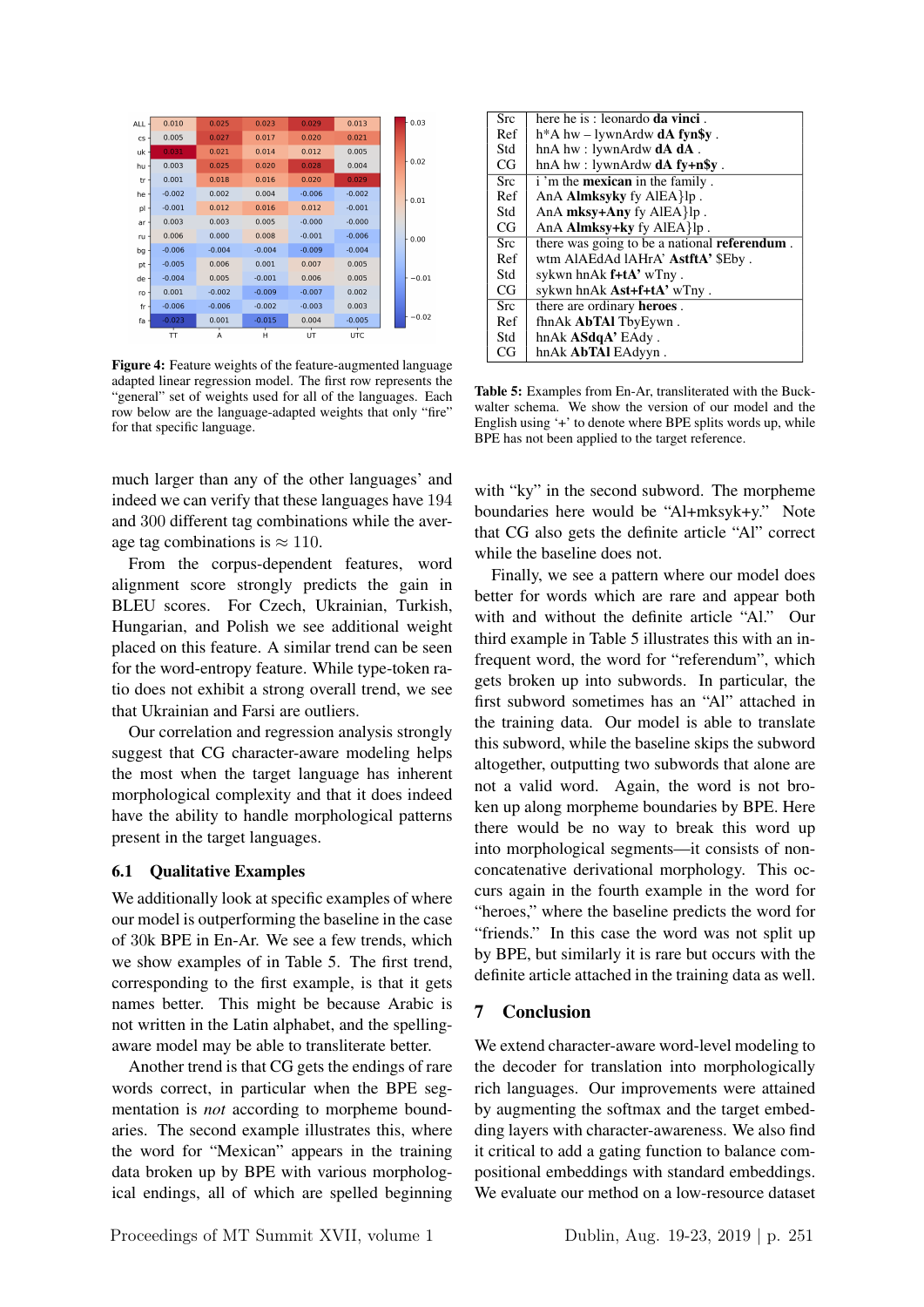translating from English into 14 languages, and on top of a spectrum of BPE merge operations. Furthermore, for word-level and higher merge hyperparameter settings, we introduced an approximation to the softmax layer. We achieve consistent performance gains across languages and subword granularities, and perform an analysis indicating that the gains for each language correspond to morphological complexity.

For future work, we would like to explore how our methods might be of use in higher-resource settings. Furthermore, it would be interesting to see how these methods might interact with multilingual systems and if they might be able to improve what information is shared between related languages.

#### Acknowledgements

This project originated at the Machine Translation Marathon 2018. We thank the organizers and attendees for their support, feedback and helpful discussions during the event. This work is supported in part by the Office of the Director of National Intelligence, IARPA. The views contained herein are those of the authors and do not necessarily reflect the position of the sponsors.

#### References

- Bahar, Parnia, Tamer Alkhouli, Jan-Thorsten Peter, Christopher Jan-Steffen Brix, and Hermann Ney. 2017. Empirical investigation of optimization algorithms in neural machine translation. *The Prague Bulletin of Mathematical Linguistics*, 108(1):13–25.
- Bahdanau, Dzmitry, Kyunghyun Cho, and Yoshua Bengio. 2015. Neural machine translation by jointly learning to align and translate. *International Conference on Learning Representations*.
- Belinkov, Yonatan, Nadir Durrani, Fahim Dalvi, Hassan Sajjad, and James Glass. 2017. What do neural machine translation models learn about morphology? In *Proceedings of the 55th Annual Meeting of the Association for Computational Linguistics (Volume 1: Long Papers)*, pages 861–872. Association for Computational Linguistics.
- Bentz, Christian, Tatyana Ruzsics, Alexander Koplenig, and Tanja Samardzic. 2016. A comparison between morphological complexity measures: typological data vs. language corpora. In *Proceedings of the Workshop on Computational Linguistics for Linguistic Complexity (CL4LC)*, pages 142–153.
- Cettolo, Mauro, Christian Girardi, and Marcello Federico. 2012. Wit3: Web inventory of transcribed and

translated talks. In *Conference of European Association for Machine Translation*, pages 261–268.

- Cherry, Colin, George Foster, Ankur Bapna, Orhan Firat, and Wolfgang Macherey. 2018. Revisiting character-based neural machine translation with capacity and compression. In *Proceedings of the 2018 Conference on Empirical Methods in Natural Language Processing*, pages 4295–4305.
- Chung, Junyoung, Kyunghyun Cho, and Yoshua Bengio. 2016. A character-level decoder without explicit segmentation for neural machine translation. In *Proceedings of the 54th Annual Meeting of the Association for Computational Linguistics (Volume 1: Long Papers)*, pages 1693–1703.
- Costa-jussà, Marta R and José AR Fonollosa. 2016. Character-based neural machine translation. In *Proceedings of the 54th Annual Meeting of the Association for Computational Linguistics (Volume 2: Short Papers)*, pages 357–361.
- Daumé III, Hal. 2007. Frustratingly easy domain adaptation. In *Proceedings of the 45th Annual Meeting of the Association of Computational Linguistics*, pages 256–263, June.
- Duh, Kevin. 2018. The multitarget ted talks task. http://www.cs.jhu.edu/˜kevinduh/a/ multitarget-tedtalks/.
- Dyer, Chris, Victor Chahuneau, and Noah A Smith. 2013. A simple, fast, and effective reparameterization of ibm model 2. In *Proceedings of the 2013 Conference of the North American Chapter of the Association for Computational Linguistics: Human Language Technologies*, pages 644–648.
- Gage, Philip. 1994. A new algorithm for data compression. *C Users J.*, 12(2):23–38, February.
- Gehring, Jonas, Michael Auli, David Grangier, Denis Yarats, and Yann N Dauphin. 2017. Convolutional Sequence to Sequence Learning. *ArXiv e-prints*, May.
- Jean, Sebastien, Kyunghyun Cho, Roland Memisevic, ´ and Yoshua Bengio. 2015. On using very large target vocabulary for neural machine translation. In *Proceedings of the 53rd Annual Meeting of the Association for Computational Linguistics and the 7th International Joint Conference on Natural Language Processing (Volume 1: Long Papers)*, pages 1–10.
- Kim, Yoon, Yacine Jernite, David Sontag, and Alexander M Rush. 2016. Character-aware neural language models. In *30th AAAI Conference on Artificial Intelligence, AAAI 2016*.
- Klein, Guillaume, Yoon Kim, Yuntian Deng, Jean Senellart, and Alexander M. Rush. 2017. Opennmt: Open-source toolkit for neural machine translation. In *Proceedings of the 55th Annual Meeting of the Association for Computational Linguistics, ACL 2017, Vancouver, Canada, July 30 - August 4, System Demonstrations*, pages 67–72.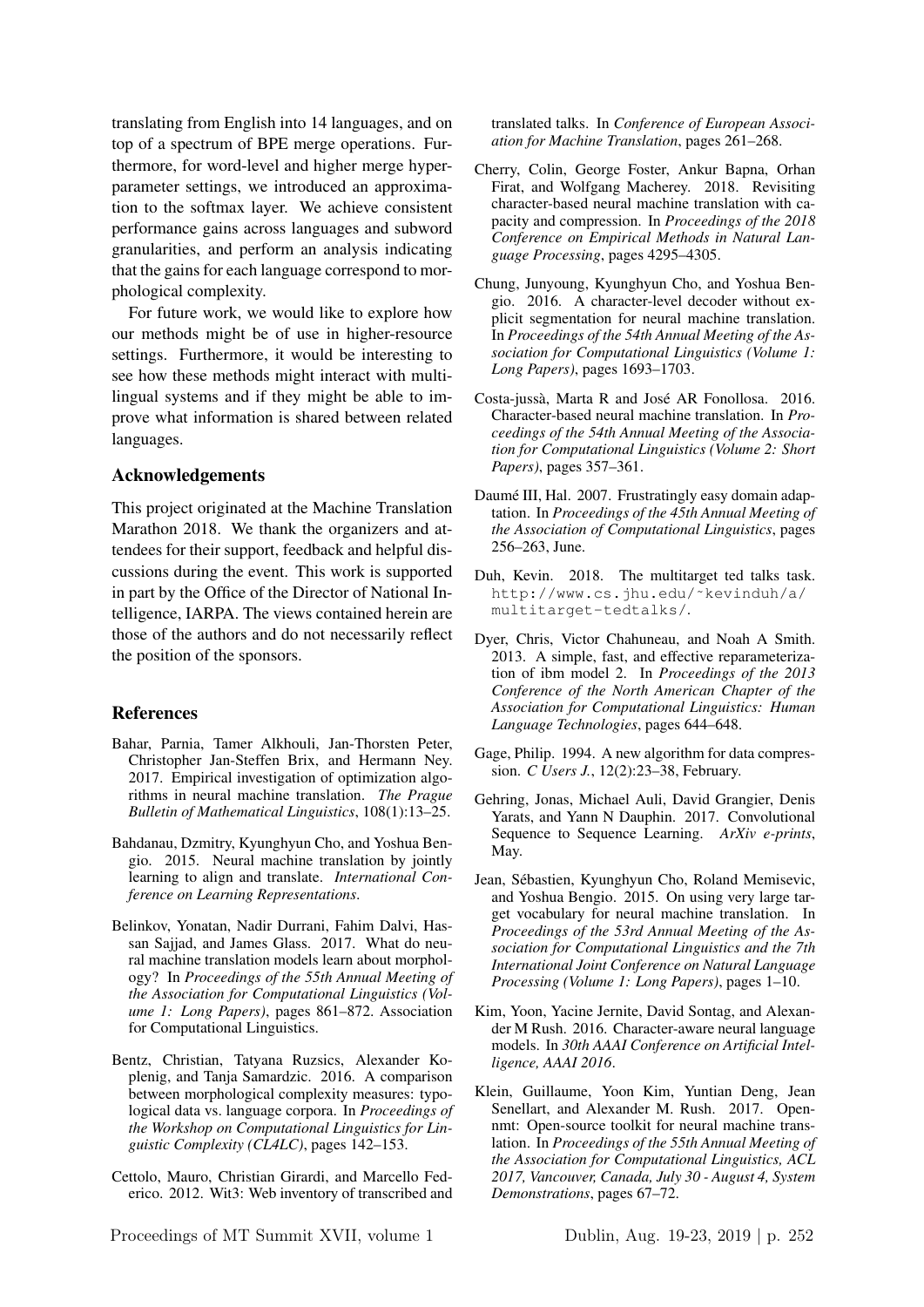- Ling, Wang, Isabel Trancoso, Chris Dyer, and Alan W Black. 2015. Character-based neural machine translation. *arXiv preprint arXiv:1511.04586*.
- Luong, Thang, Hieu Pham, and Christopher D. Manning. 2015. Effective approaches to attention-based neural machine translation. In *Proceedings of the 2015 Conference on Empirical Methods in Natural Language Processing, EMNLP 2015, Lisbon, Portugal, September 17-21, 2015*, pages 1412–1421.
- Maruf, Sameen and Gholamreza Haffari. 2018. Document context neural machine translation with memory networks. In *Proceedings of the 56th Annual Meeting of the Association for Computational Linguistics (Volume 1: Long Papers)*, volume 1, pages 1275–1284.
- Miyamoto, Yasumasa and Kyunghyun Cho. 2016. Gated word-character recurrent language model. In *Proceedings of the 2016 Conference on Empirical Methods in Natural Language Processing*, pages 1992–1997.
- Och, Franz Josef and Hermann Ney. 2003. A systematic comparison of various statistical alignment models. *Computational linguistics*, 29(1):19–51.
- Passban, Peyman, Qun Liu, and Andy Way. 2018. Improving character-based decoding using target-side morphological information for neural machine translation. In *Proceedings of the 2018 Conference of the North American Chapter of the Association for Computational Linguistics: Human Language Technologies, Volume 1 (Long Papers)*, volume 1, pages 58–68.
- Sennrich, Rico, Barry Haddow, and Alexandra Birch. 2016. Neural machine translation of rare words with subword units. In *Proceedings of the 54th Annual Meeting of the Association for Computational Linguistics, ACL 2016, August 7-12, 2016, Berlin, Germany, Volume 1: Long Papers*.
- Shapiro, Pamela and Kevin Duh. 2018. Bpe and charcnns for translation of morphology: A crosslingual comparison and analysis. *arXiv preprint arXiv:1809.01301*.
- Sylak-Glassman, John, Christo Kirov, Matt Post, Roger Que, and David Yarowsky. 2015. A universal feature schema for rich morphological annotation and fine-grained cross-lingual part-of-speech tagging. In *International Workshop on Systems and Frameworks for Computational Morphology*, pages 72–93. Springer.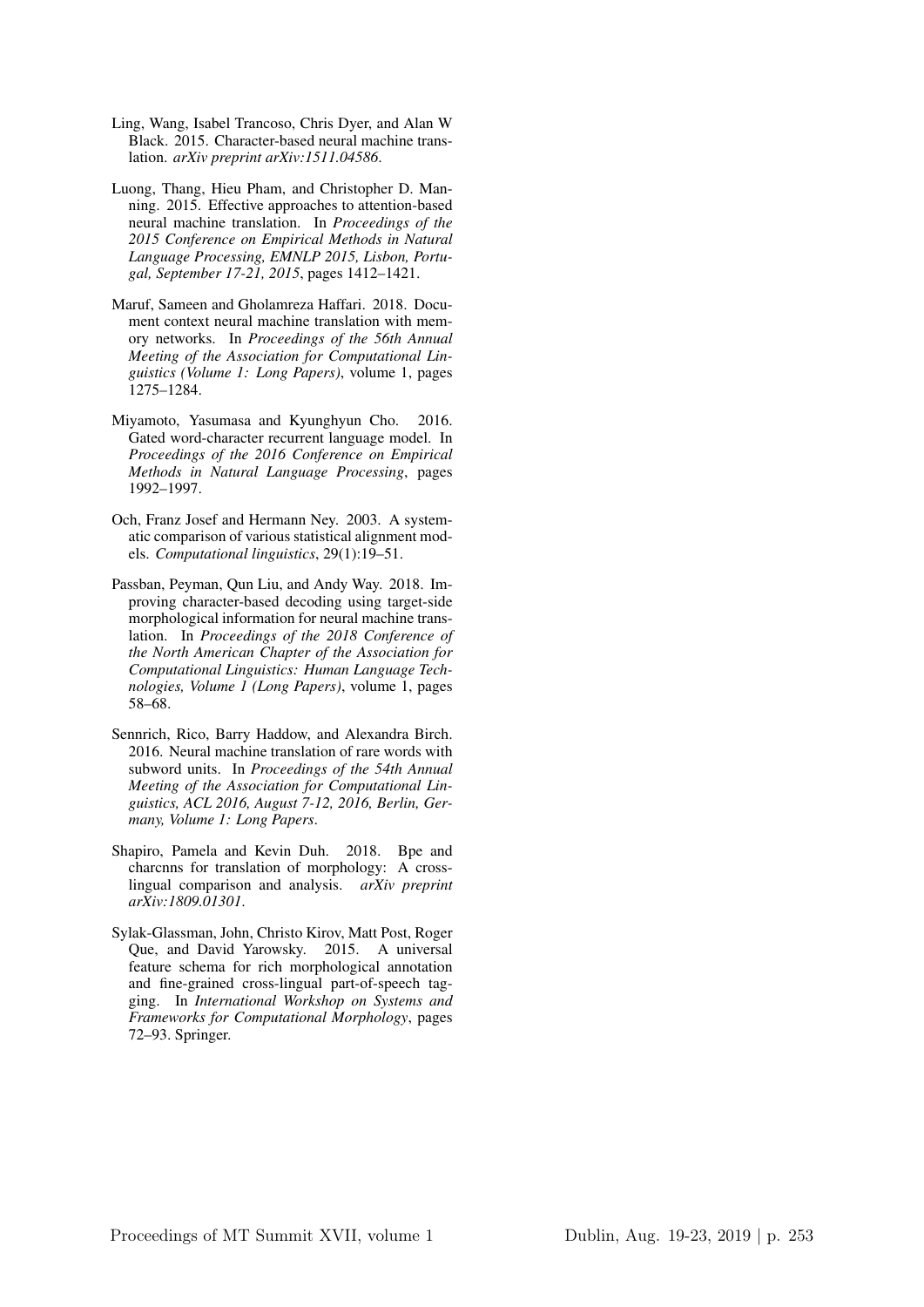# A More Detailed Results

In Table 6, we provide the number of training sentences for each language.

In Table 7, we provide the full experiments of our sweep of BPE for both standard and our CG embeddings. In our baseline, we see a divergence in trends across languages while sweeping over BPE merge hyperparameters—Czech (cs), Turkish (tr), and Ukrainian (uk) for example, are highly sensitive to the BPE merge hyperparameter. On the other hand, for languages like French (fr) and Farsi (fa), the performance is mostly consistent across different BPE merge hyperparameters.